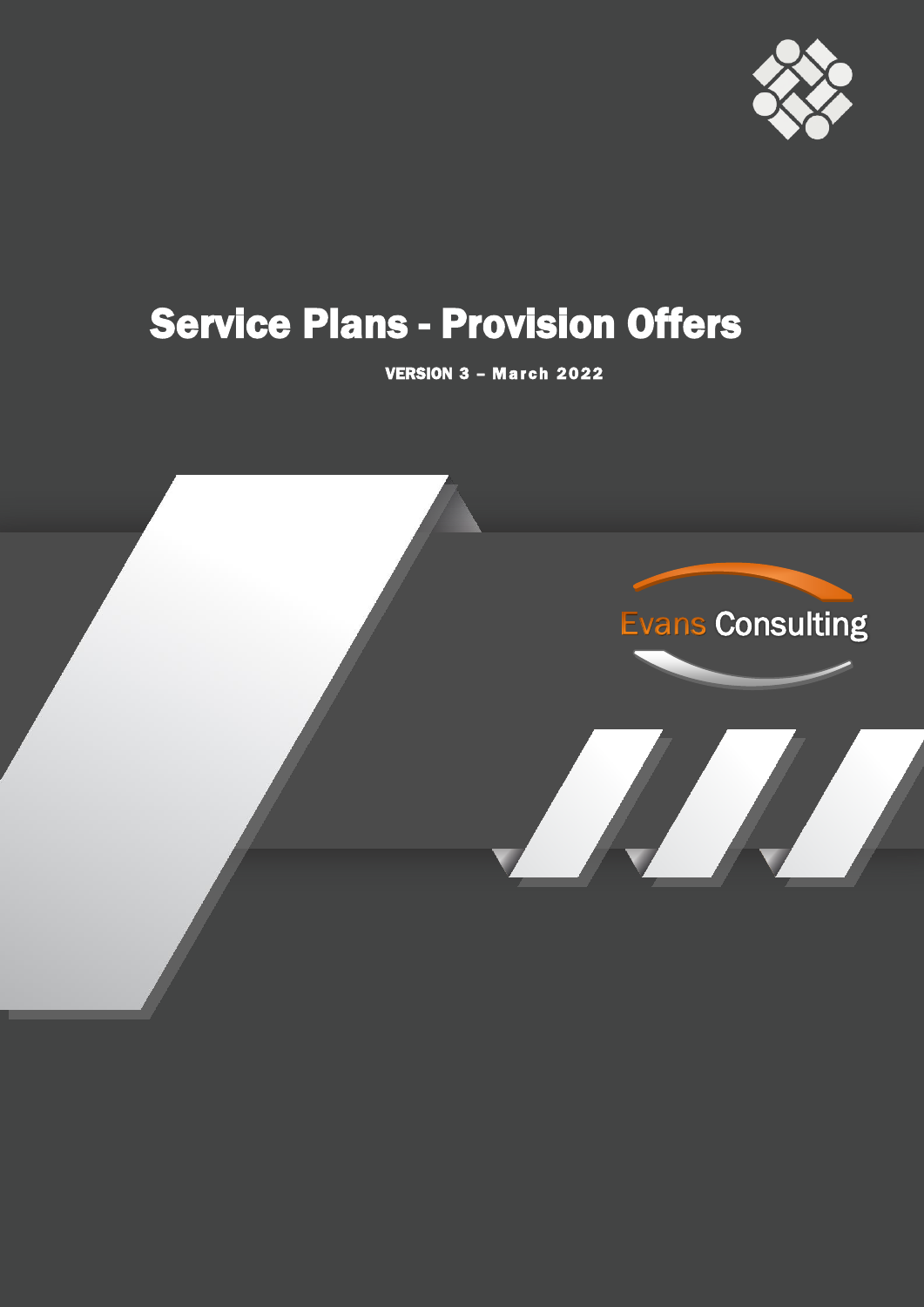## Introduction

Our competent person service is designed to provide your business with a level of health and safety provision and assistance to facilitate you meeting the requirements of regulation 7 of the Management of Health and Safety at Work Regulations 1999.

The service is mainly designed for those businesses that do not have adequate resources to enable them to pay for the services of a full time in-house health and safety manager.

Nevertheless, some larger companies that already have an internal qualified health and safety manager may decide that they require this service to provide know-how within specific areas of health and safety management, or to help deliver a level of support to their internal manager.

The Competent Person service allows you to plan commercially for your health and safety needs, removing the need for costly one-off payments to produce or update your policies and procedures.

Payments are spread throughout the year and paid via monthly standing order or monthly invoicing.

Many tendering, competency and accreditation questionnaires will require you to name where you gain your competent health and safety advice, and this service will allow you to name Evans Consulting Ltd as your provider of this service.

You will be issued with a certificate of membership and a copy of consultant CV's and certificates to support your applications and tender submissions where required.

### No Long-term Contracts

As a unique selling point, we do not put your company under any long-term contract period. Many other health and safety consultancy companies will offer a similar service but they will require you to sign-up to long term contracts of up to three years or more.

It is our view that you have entire flexibility and confidence in the service we provide, so if you are unhappy with the service provided, then you will be free to withdrawn your affiliation at any time following an initial short term agreement by giving 30 days' notice in writing. Our thinking behind the initial short term contract is the need to recuperate initial costs, as these are typically of a higher proportion at the start of any new arrangement being put into place.

### Pricing Structure

To facilitate the service being accessible to smaller businesses, as well as the larger ones, the pricing arrangement has been based on the amount of employees (including casual/temporary/self-employed workers) employed by the business.

This costing decision is not designed to penalise the larger company, but from experience, the larger company will generally require a more complex level of support and more meticulous policies and procedures etc.

#### Total Flexibility in Service Level

We have designed standard packages that we feel will suit most business requirements; however we can also custom-make a package to the individual needs of your business. For those requiring a higher level of support, we also have a monthly job-book system where we undertake our consultancy work at our standard hourly rates and invoice these monthly.

You can mix and match from the different levels or request additional services which are not detailed within the standard packages.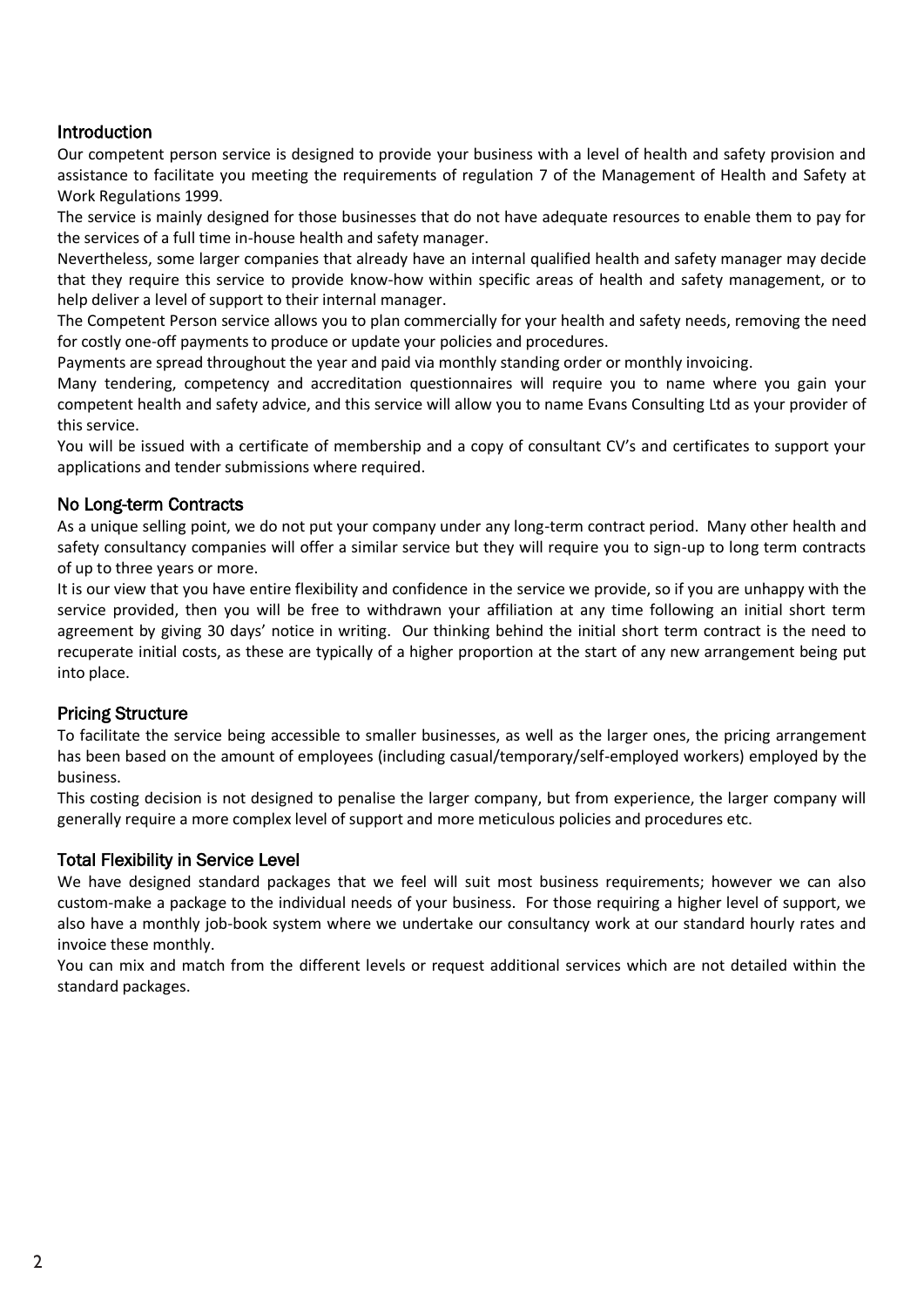| <b>Service Provision Offered</b>                                                                                                                                                                                                | <b>Bronze</b>                     | Gold                              | Platinum                          |
|---------------------------------------------------------------------------------------------------------------------------------------------------------------------------------------------------------------------------------|-----------------------------------|-----------------------------------|-----------------------------------|
| Membership Certificate                                                                                                                                                                                                          |                                   |                                   |                                   |
| Support on matters of health and safety via email and telephone support (max 2 hrs /<br>month) * Note: this time does not roll-over (Bronze/Gold)                                                                               |                                   |                                   |                                   |
| Regular updates on legislative changes and industry best practice procedures                                                                                                                                                    |                                   |                                   |                                   |
| Annual consultation meeting with one of our health and safety consultants to discuss<br>your on-going requirements and to identify new work equipment, work procedures etc.                                                     |                                   |                                   |                                   |
| Initial health and safety review with report on compliance with current legislation                                                                                                                                             |                                   |                                   |                                   |
| Prepare a bespoke health and safety policy document including; policy statements, roles<br>and responsibilities and arrangements for health and safety (including annual review)                                                |                                   |                                   |                                   |
| Enable to designate Evans Consulting Ltd as your 'Competent Person' for health and<br>safety on company literature, tender documents and prequalification questionnaires e.g.<br>CHAS, Safe Contractor, Construction Line, etc. |                                   |                                   |                                   |
| Prepare general risk assessments for company activities                                                                                                                                                                         | <b>Max 10</b>                     | <b>Max 20</b>                     | As<br>required                    |
| Prepare COSHH assessments                                                                                                                                                                                                       | <b>Max 10</b>                     | <b>Max 20</b>                     | As<br>required                    |
| Assist with pre-qualification and tendering questionnaires                                                                                                                                                                      | 1 per<br>month                    | 2 per<br>month                    | As<br>required                    |
| Undertake company Fire Risk Assessment of the company premises (dependant on<br>complexity and size)                                                                                                                            |                                   |                                   |                                   |
| Flexible company visits per year to assist and undertake health and safety duties on<br>behalf of the company e.g. inspections, audits, reports etc. (max 4 hrs. per visit).                                                    | 2                                 | 2                                 | 4                                 |
| Perform accident investigations with report of findings                                                                                                                                                                         | <b>Time</b><br>Charge             | Time<br>Charge                    | Time<br>Charge                    |
| Perform external / remote site safety inspections with report including recommendations<br>for improvements to safety standards                                                                                                 | Time/<br><b>Mileage</b><br>Charge | Time/<br><b>Mileage</b><br>Charge | Time/<br><b>Mileage</b><br>Charge |
| Undertake DSE assessments for your computer users                                                                                                                                                                               | Max 3                             | Max 6                             | As<br>required                    |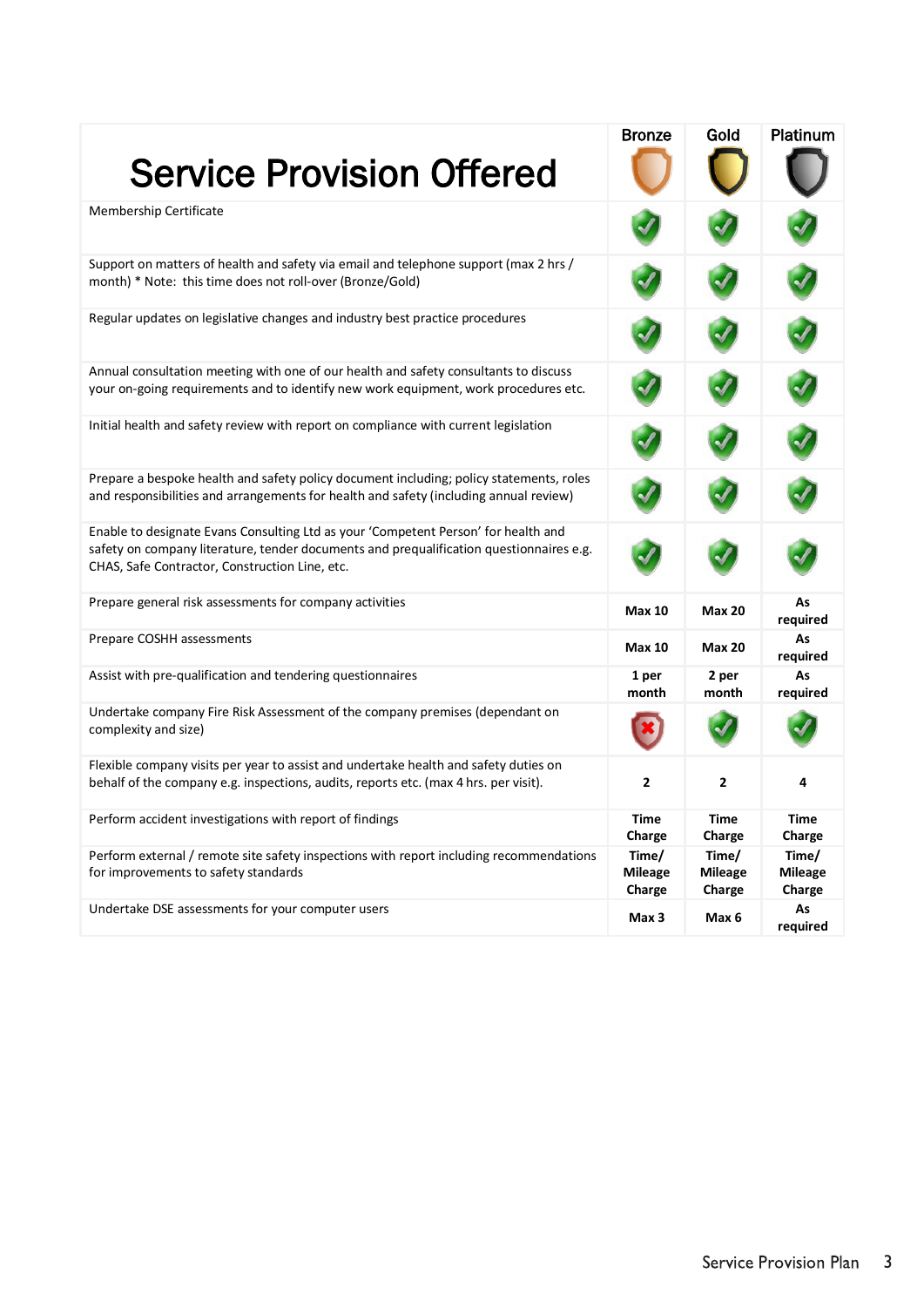#### Service Provision Costing

To work out the cost for this service for your company please select the table below which is applicable to the number of employees (including casual/temporary/self-employed) working within your organisation, then select the level of cover required from the table above. We are not required to be VAT registered so prices do not include VAT.



\*If the above packages are not suitable for your requirements, let us bespoke a package for you, or sign-up to our fully flexible hourly rate jobbook system with monthly invoicing.